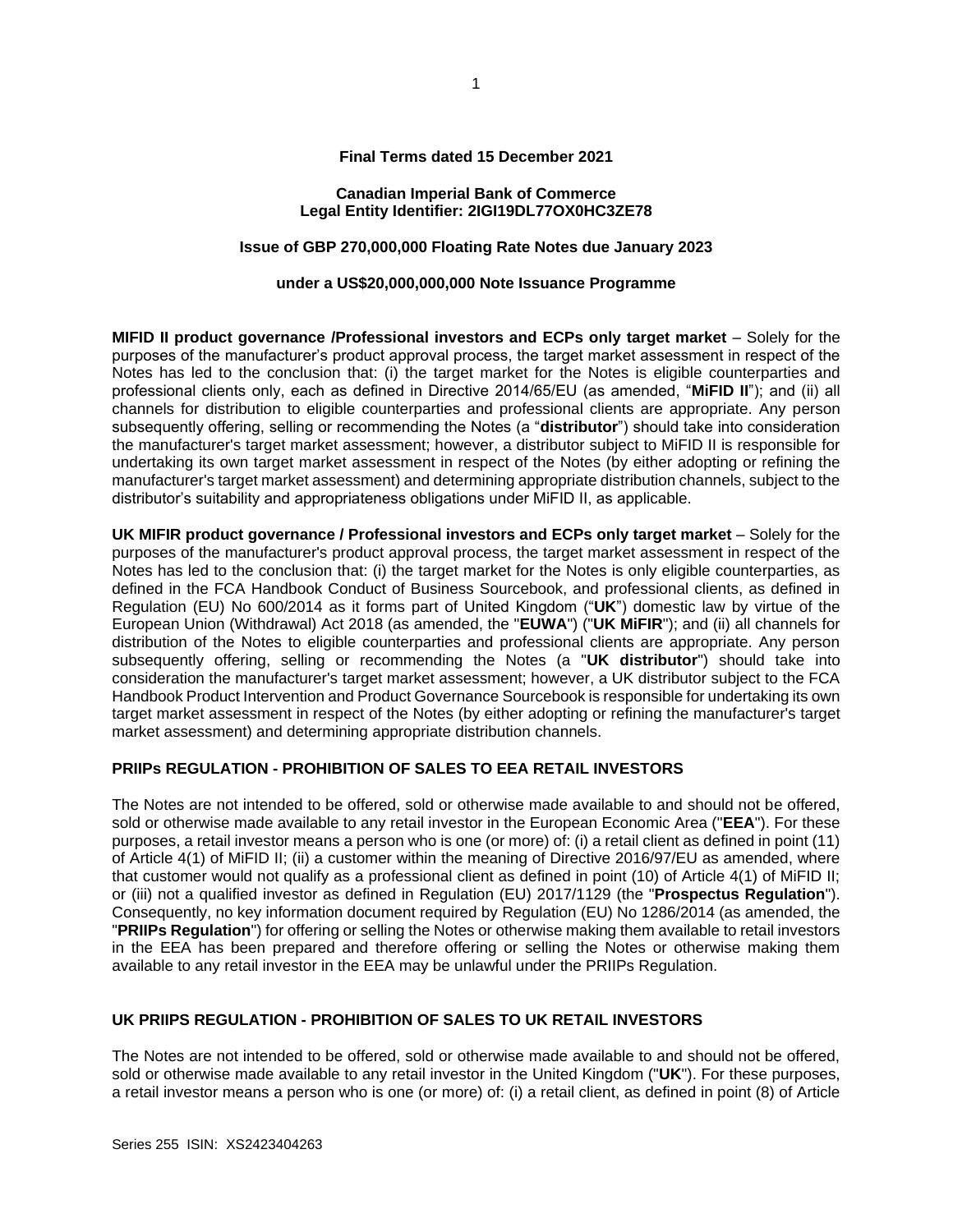2 of Regulation (EU) No 2017/565 as it forms part of UK domestic law by virtue of the EUWA; (ii) a customer within the meaning of the provisions of the Financial Services and Markets Act, 2000 (as amended, the "**FSMA**") and any rules or regulations made under the FSMA to implement Directive (EU) 2016/97 (as amended), where that customer would not qualify as a professional client, as defined in point (8) of Article 2(1) of Regulation (EU) No 600/2014 as it forms part of UK domestic law by virtue of the EUWA; or (iii) not a qualified investor as defined in Article 2 of the Prospectus Regulation as it forms part of UK domestic law by virtue of the EUWA (the "**UK Prospectus Regulation**"). Consequently, no key information document required by Regulation (EU) No 1286/2014 (as amended) as it forms part of UK domestic law by virtue of the EUWA (the "**UK PRIIPs Regulation**") for offering or selling the Notes or otherwise making them available to retail investors in the UK has been prepared and therefore offering or selling the Notes or otherwise making them available to any retail investor in the UK may be unlawful under the UK PRIIPs Regulation.

## **PART A – CONTRACTUAL TERMS**

Terms used herein shall be deemed to be defined as such for the purposes of the terms and conditions (the "**Conditions**") set forth in the Prospectus dated 25 June 2021 and the supplements to the Prospectus dated 27 August 2021 and 3 December 2021, which together constitute a base prospectus (the "**Prospectus**") for the purposes of the Prospectus Regulation. This document constitutes the Final Terms of the Notes described herein for the purposes of the Prospectus Regulation and must be read in conjunction with such Prospectus as so supplemented. Full information on the Issuer and the offer of the Notes is only available on the basis of the combination of these Final Terms and the Prospectus as so supplemented. The Prospectus and the supplements to the Prospectus are available for viewing during normal business hours at and copies may be obtained from the registered office of the Issuer at 199 Bay St., Toronto, Canada M5L 1A2, and at the office of the Fiscal Agent, Deutsche Bank AG, London Branch at Winchester House, 1 Great Winchester Street, London EC2N 2DB and may also be viewed on the website of the Luxembourg Stock Exchange at [www.bourse.lu](http://www.bourse.lu/) under the name of the Issuer.

| 1. | (i)  | Issuer:                                            | Canadian Imperial Bank of Commerce                                       |
|----|------|----------------------------------------------------|--------------------------------------------------------------------------|
|    | (ii) | Branch:                                            | Head Office, Toronto                                                     |
| 2. | (i)  | Series Number                                      | 255                                                                      |
|    | (ii) | <b>Tranche Number</b>                              | 1                                                                        |
| 3. |      | <b>Specified Currency or Currencies:</b>           | Pounds Sterling ("GBP")                                                  |
| 4. |      | Aggregate Nominal Amount of Notes: GBP 270,000,000 |                                                                          |
| 5. |      | <b>Issue Price:</b>                                | 100.998 per cent. of the Aggregate Nominal<br>Amount                     |
| 6. | (i)  | <b>Specified Denominations:</b>                    | GBP 100,000 and integral multiples thereof                               |
|    |      |                                                    | The Notes may not be subdivided or reissued in a<br>smaller denomination |
|    | (ii) | <b>Calculation Amount:</b>                         | GBP 100,000                                                              |
| 7. | (i)  | <b>Issue Date:</b>                                 | 20 December 2021                                                         |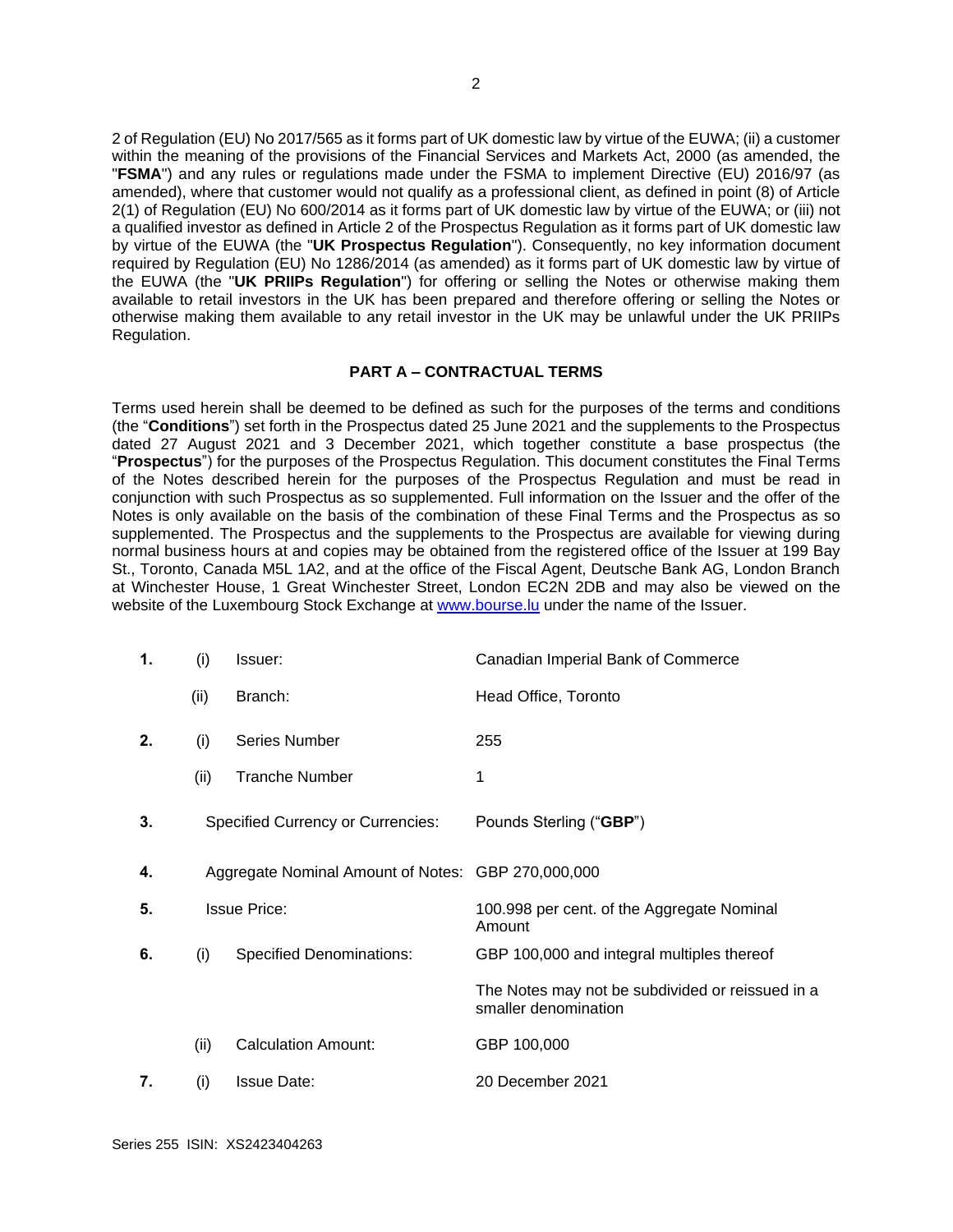|                                                  | (ii)  | Interest Commencement Date:                            | <b>Issue Date</b>                                                                                                                                                                                        |
|--------------------------------------------------|-------|--------------------------------------------------------|----------------------------------------------------------------------------------------------------------------------------------------------------------------------------------------------------------|
|                                                  | (iii) | <b>CNY Issue Trade Date:</b>                           | Not Applicable                                                                                                                                                                                           |
| 8.                                               |       | <b>Maturity Date:</b>                                  | The Interest Payment Date falling in or nearest to 20<br>January 2023, subject to adjustment for payment<br>purposes only in accordance with the Modified<br>Following Business Day Convention, Adjusted |
| 9.                                               |       | <b>Interest Basis:</b>                                 | Compounded SONIA + 1.00 per cent. Floating Rate                                                                                                                                                          |
|                                                  |       |                                                        | (see paragraph 17 below)                                                                                                                                                                                 |
| 10.                                              |       | Redemption/Payment Basis:                              | Subject to any purchase and cancellation or early<br>redemption, the Notes will be redeemed on the<br>Maturity Date at 100 per cent. of their nominal<br>amount                                          |
| 11.                                              |       | Change of Interest Basis:                              | Not Applicable                                                                                                                                                                                           |
| 12.                                              |       | Put/Call Options:                                      | Not Applicable                                                                                                                                                                                           |
| 13.                                              |       | Status of the Notes:                                   | <b>Senior Notes</b>                                                                                                                                                                                      |
| 14.                                              |       | Date Board approval for issuance of<br>Notes obtained: | Not Applicable                                                                                                                                                                                           |
| 15.                                              |       | <b>Bail-inable Notes:</b>                              | No                                                                                                                                                                                                       |
| PROVISIONS RELATING TO INTEREST (IF ANY) PAYABLE |       |                                                        |                                                                                                                                                                                                          |
| 16.                                              |       | <b>Fixed Rate Note Provisions:</b>                     | Not Applicable                                                                                                                                                                                           |

| 17. | <b>Floating Rate Note Provisions:</b> | Applicable |
|-----|---------------------------------------|------------|

| (i) | Interest Periods: | The period commencing on (and including) the<br>Interest Commencement Date to (but excluding) the<br>first Specified Interest Payment Date and each<br>subsequent period commencing on (and including) a<br>Specified Interest Payment Date to (but excluding)<br>the next succeeding Specified Interest Payment Date<br>(each an "Interest Period") |
|-----|-------------------|------------------------------------------------------------------------------------------------------------------------------------------------------------------------------------------------------------------------------------------------------------------------------------------------------------------------------------------------------|
|     |                   |                                                                                                                                                                                                                                                                                                                                                      |

(ii) Interest Period Dates: Specified Interest Payment Dates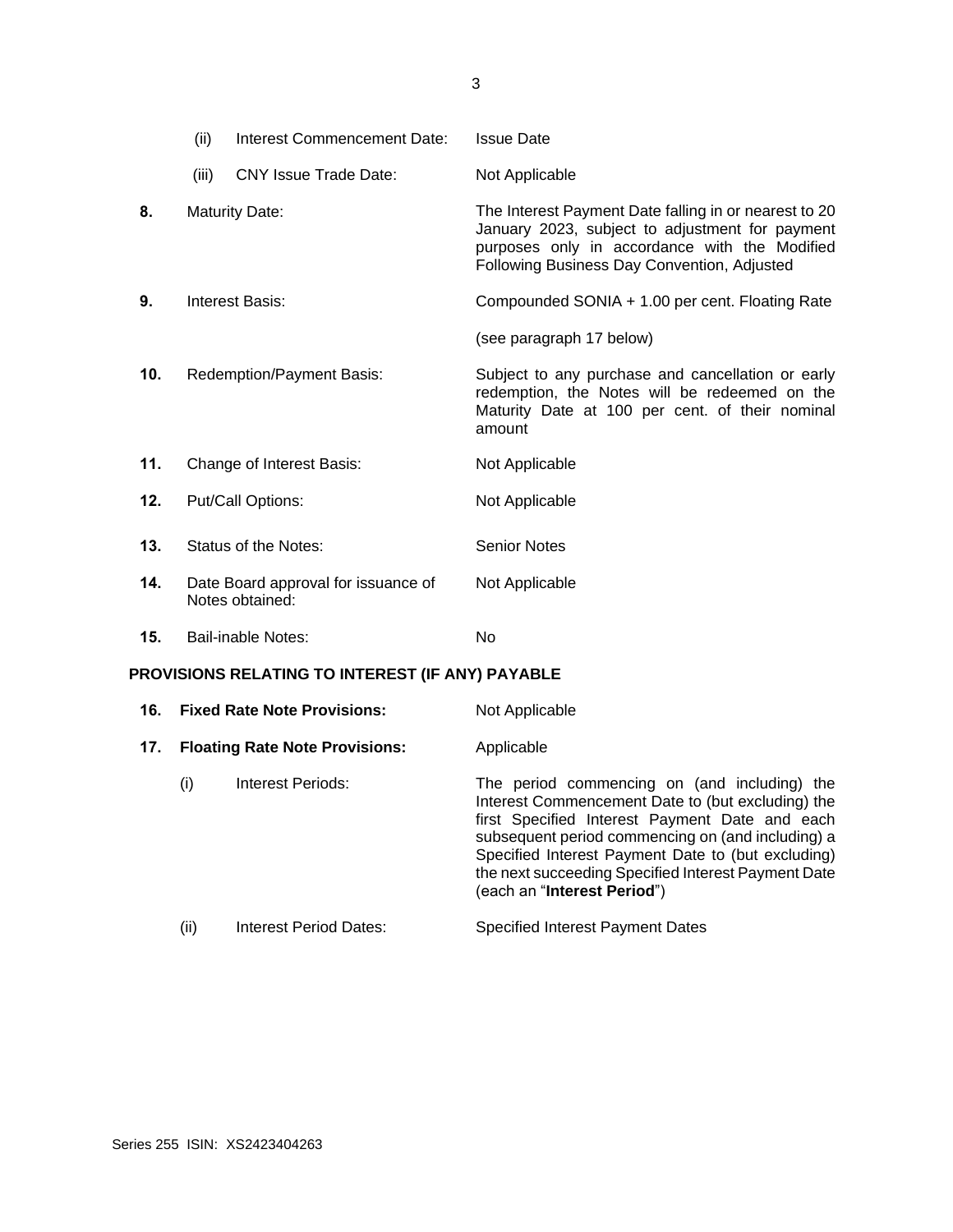| (iii)  | <b>Interest Payment Dates:</b>                                                                                       | Interest shall be payable in arrear on 20 January, 20<br>April, 20 July and 20 October in each year<br>commencing on (and including) 20 January 2022 up<br>to (and including) 20 January 2023 (each such<br>Interest Payment Date being a "Specified Interest<br>Payment Date") |
|--------|----------------------------------------------------------------------------------------------------------------------|---------------------------------------------------------------------------------------------------------------------------------------------------------------------------------------------------------------------------------------------------------------------------------|
|        |                                                                                                                      | There will be a short first interest period (the "Short"<br>First Interest Period") in respect of the period from<br>(and including) the Interest Commencement Date to<br>(but excluding) 20 January 2022 (short first coupon)                                                  |
|        |                                                                                                                      | The Interest Periods and the Specified Interest<br>Payment Dates will be adjusted in accordance with<br>the Business Day Convention set out below                                                                                                                               |
| (iv)   | <b>Business Day Convention:</b>                                                                                      | Modified<br>Following Business Day Convention,<br>Adjusted                                                                                                                                                                                                                      |
| (v)    | Business Centre(s):                                                                                                  | London, New York and Toronto                                                                                                                                                                                                                                                    |
| (vi)   | Manner in which the Rate(s) of<br>Interest is/are to be determined:                                                  | <b>Screen Rate Determination</b>                                                                                                                                                                                                                                                |
| (vii)  | Party responsible for calculating<br>the Rate(s) of Interest and<br>Interest Amount(s) (if not the<br>Fiscal Agent): | <b>Calculation Agent</b>                                                                                                                                                                                                                                                        |
| (viii) | Screen Rate Determination:                                                                                           | Applicable                                                                                                                                                                                                                                                                      |
|        | - Reference Rate:                                                                                                    | Compounded SONIA with Observation Period Shift                                                                                                                                                                                                                                  |

"**Compounded SONIA**" will be calculated by the Calculation Agent on the relevant Interest Determination Date, as follows, and the resulting percentage will be rounded if necessary to the fourth decimal place, with 0.00005 being rounded upwards:

$$
\left[\prod_{i=1}^{d_0} \left(1 + \frac{SONIA_i \times n_i}{365}\right) - 1\right] \times \frac{365}{d}
$$

where:

"**d**" is the number of calendar days in the relevant Observation Period;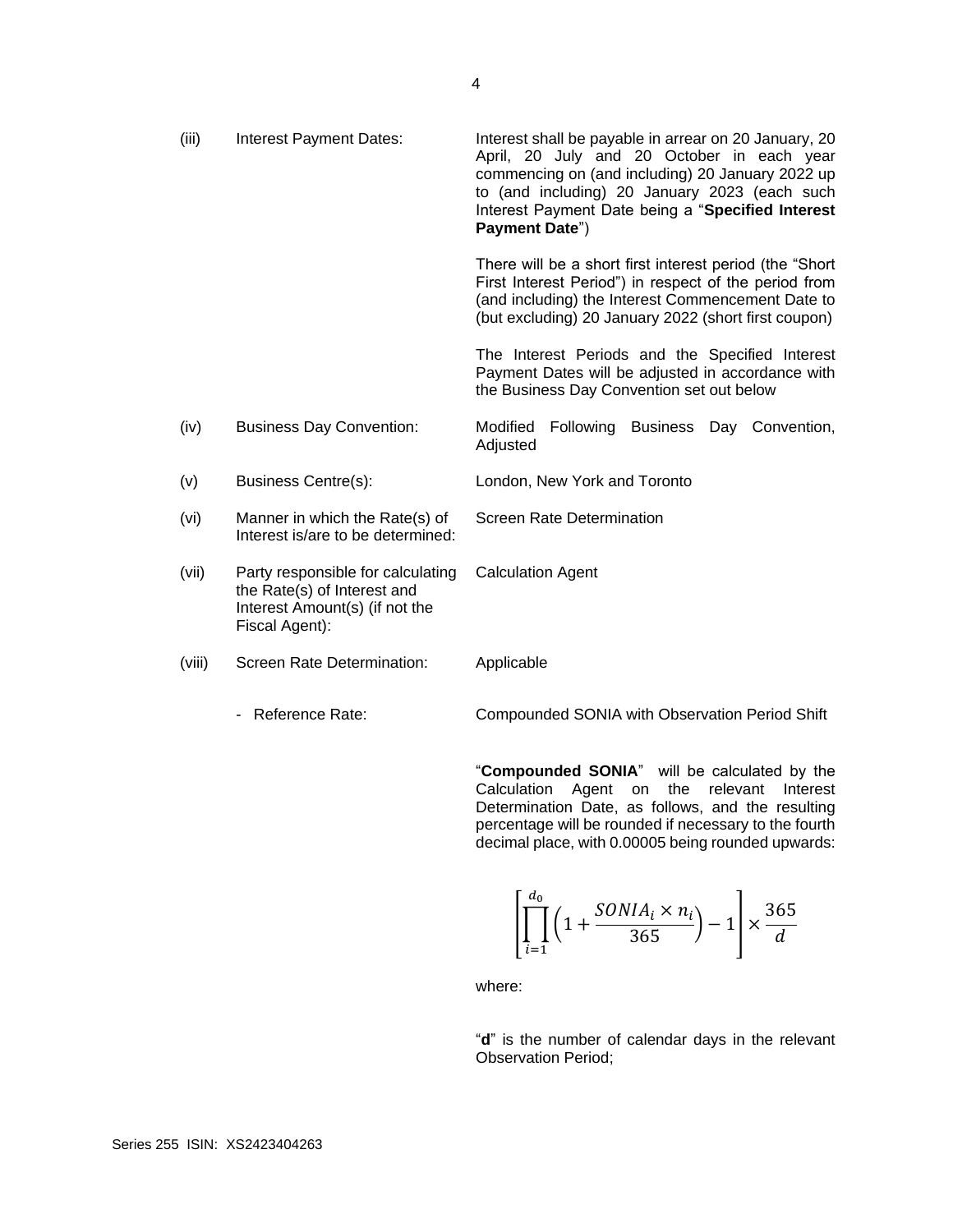"**do**" is the number of London Banking Days in the relevant Observation Period;

"**i**" is a series of whole numbers from one to do, each representing the relevant London Banking Day in chronological order from, and including, the first London Banking Day in the relevant Observation Period;

"**London Banking Day**" or "**LBD**" means any day on which commercial banks are open for general business (including dealing in foreign exchange and foreign currency deposits) in London;

"**ni**", for any London Banking Day "i" in the relevant Observation Period, means the number of calendar days from and including such London Banking Day "i" up to but excluding the following London Banking Day;

"**Observation Period**" means the period from and including the date falling five London Banking Days prior to the first day of the relevant Interest Period (and the first Interest Period shall begin on and include the Interest Commencement Date) and ending on, but excluding, the date falling five London Banking Days prior to the Interest Payment Date for such Interest Period (or the date falling five London Banking Days prior to such earlier date, if any, on which the Bonds become due and payable);

"**SONIA Reference Rate**" means, in respect of any London Banking Day, a reference rate equal to the daily Sterling Overnight Index Average ("**SONIA**") rate for such London Banking Day as provided by the administrator of SONIA to authorised distributors and as then published on the Relevant Screen Page or, if the Relevant Screen Page is unavailable, as otherwise published by such authorised distributors, in each case on the London Banking Day immediately following such London Banking Day; and

"**SONIAi**" means the SONIA Reference Rate for the London Banking Day, "i", in the relevant Observation Period (and published on the following London Banking Day)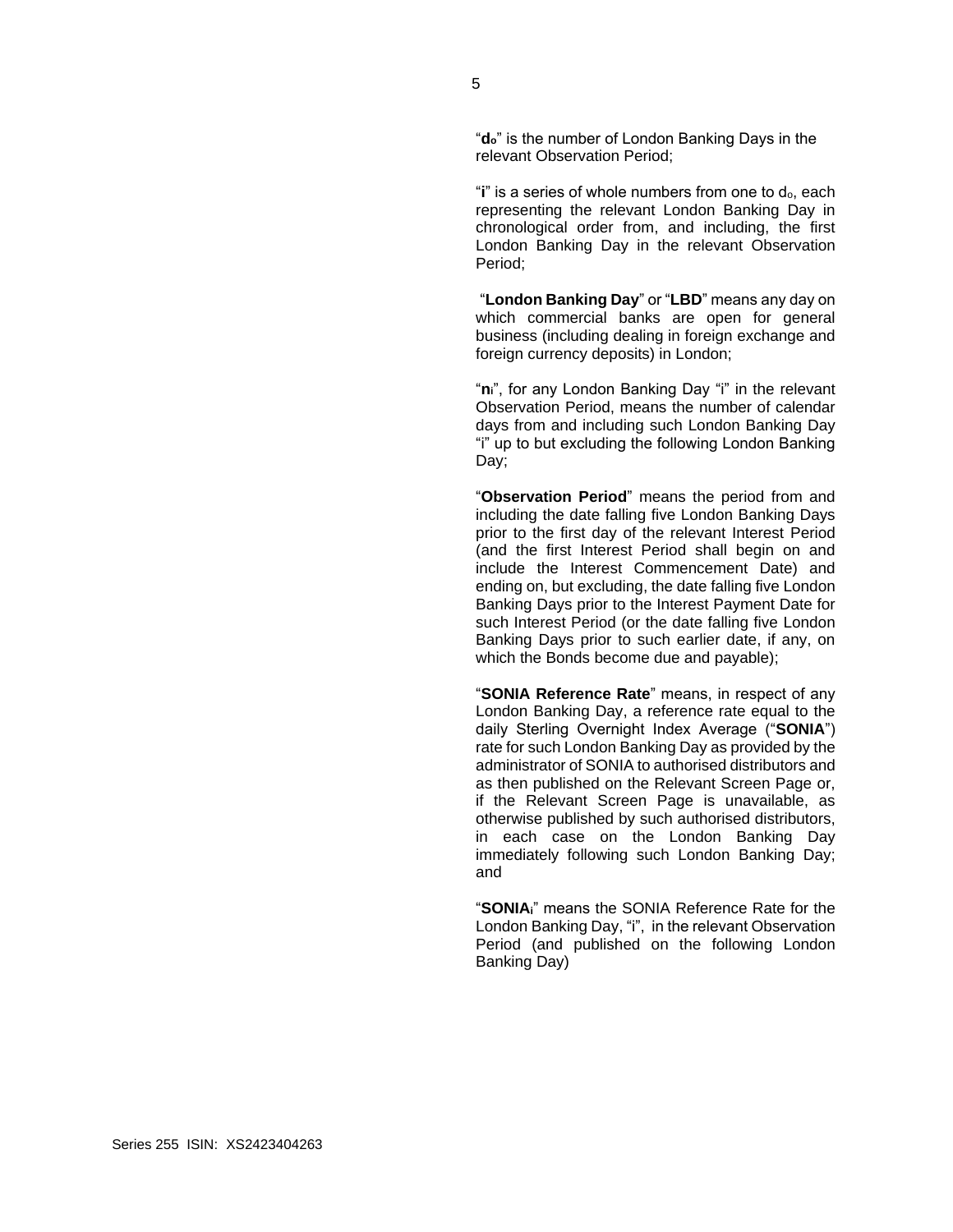If, in respect of any London Banking Day, the applicable SONIA Reference Rate is not made available on the Relevant Screen Page or has not otherwise been published by the relevant authorized distributors, then unless the Calculation Agent has been notified of any Successor Rate or Alternative Rate (and any related Adjustment Spread or Benchmark Amendments) pursuant to Condition 4(k), if applicable, the SONIA Reference Rate in respect of such London Banking Day shall be:

(a) (i) the Bank of England's Bank Rate (the "**Bank Rate**") prevailing at 5.00 p.m. (or, if earlier, close of business) on such London Banking Day; plus (ii) the mean of the spread of the SONIA Reference Rate to the Bank Rate over the previous five London Banking Days on which a SONIA Reference Rate has been published, excluding the highest spread (or, if there is more than one highest spread, one only of those highest spreads) and lowest spread (or, if there is more than one lowest spread, one only of those lowest spreads) to the Bank Rate; and

(b) if the Bank Rate is not available on the relevant London Banking Day, the most recent SONIA Reference Rate in respect of a London Banking Day.

Notwithstanding the paragraph above, and subject to Condition 4(k), in the event the Bank of England publishes guidance as to (i) how the SONIA Reference Rate is to be determined or (ii) any rate that is to replace the SONIA rate, the Calculation Agent (or such other party responsible for the calculation of the Rate of Interest, as specified in the applicable Final Terms) shall, subject to receiving written instructions from the Issuer and to the extent that it is reasonably practicable, follow such guidance in order to determine the SONIA rate for any London Banking Day "i" for the purpose of the relevant Series of Notes for so long as the SONIA rate is not available or has not been published by the authorised distributors.

If the relevant Series of Notes become due and payable in accordance with Condition 9, the final Interest Determination Date shall, notwithstanding any Interest Determination Date specified in the applicable Final Terms, be deemed to be the date on which such Notes became due and payable and the Rate of Interest on such Notes shall, for so long as any such Note remains outstanding, be that determined on such date.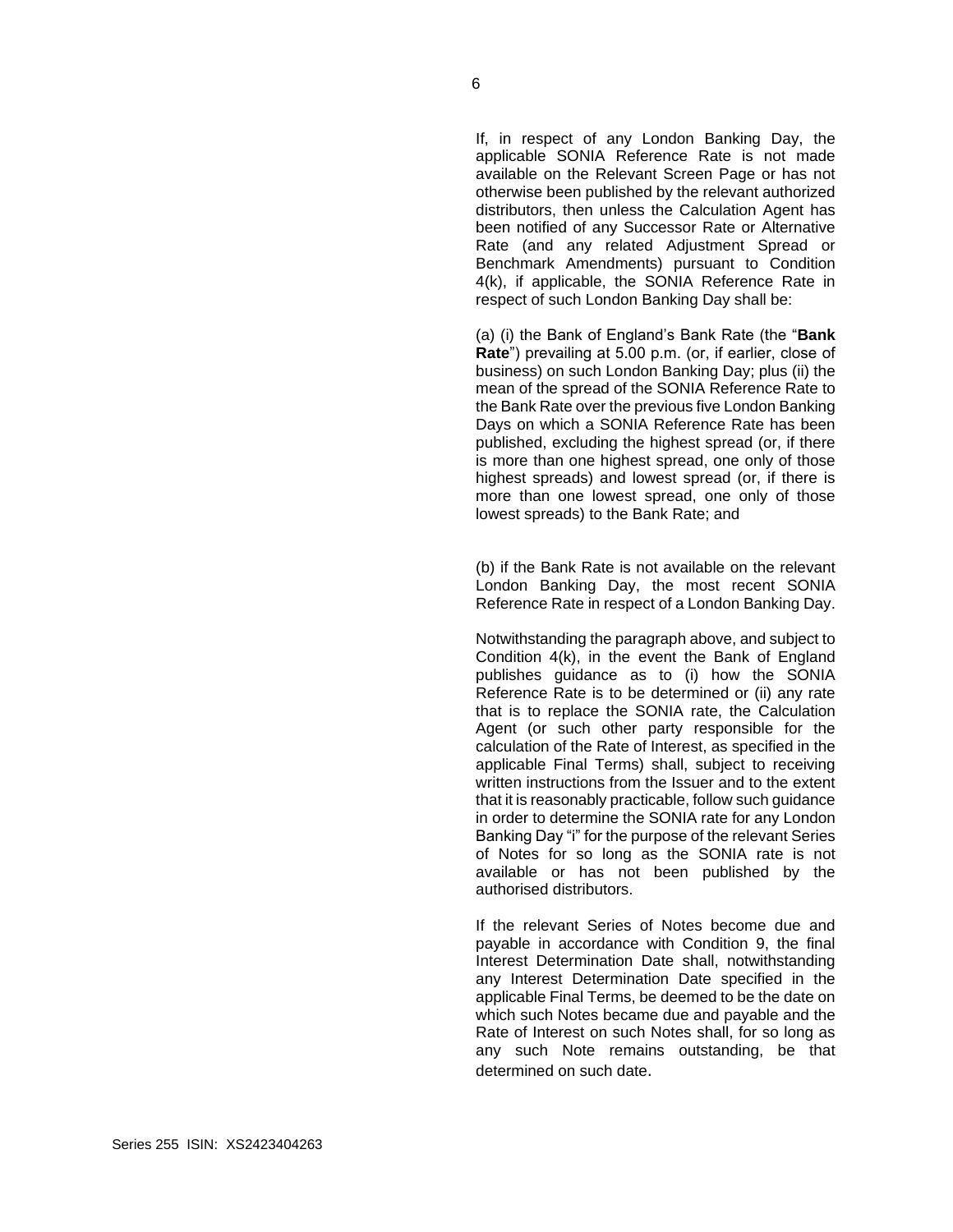|     |                   | - Relevant Screen Page                                                          | REUTERS Screen SONIA page (or any replacement<br>thereto)                       |
|-----|-------------------|---------------------------------------------------------------------------------|---------------------------------------------------------------------------------|
|     |                   | <b>Interest Determination</b><br>$Date(s)$ :                                    | The fifth London Banking Day prior to the end of each<br><b>Interest Period</b> |
|     |                   | Index Determination:                                                            | Not Applicable                                                                  |
|     |                   | <b>Observation Look-Back</b><br>Period:                                         | 5 London Business Days                                                          |
|     |                   | <b>Observation Period:</b>                                                      | As defined above                                                                |
|     |                   | <b>Observation Method:</b>                                                      | Shift                                                                           |
|     |                   | Lookback Number of U.S.<br><b>Government Securities</b><br><b>Business days</b> | Not Applicable                                                                  |
|     |                   | Rate Cut-Off Date:                                                              | Not Applicable                                                                  |
|     |                   | <b>Suspension Period:</b>                                                       | Not Applicable                                                                  |
|     |                   | Fallback Screen Page:                                                           | Not Applicable                                                                  |
|     |                   | <b>Relevant Financial Centre:</b>                                               | London                                                                          |
|     |                   | - Relevant Time:                                                                | 11:00 am London Time                                                            |
|     | (ix)              | ISDA Determination:                                                             | Not Applicable                                                                  |
|     | (x)               | Linear Interpolation                                                            | Not Applicable                                                                  |
|     | (x <sub>i</sub> ) | Margin(s):                                                                      | + 1.00 per cent. per annum                                                      |
|     | (xii)             | Interest Amount(s):                                                             | Calculated in accordance with Condition 4(f)                                    |
|     | (xiii)            | Minimum Rate of Interest:                                                       | Not Applicable                                                                  |
|     | (xiv)             | Maximum Rate of Interest:                                                       | Not Applicable                                                                  |
|     | (xv)              | Day Count Fraction:                                                             | Actual/365 (Fixed), Adjusted                                                    |
|     | (xvi)             | Benchmark Discontinuation -<br><b>Independent Adviser</b>                       | Not Applicable                                                                  |
|     | (xvii)            | Benchmark Discontinuation -<br><b>Compounded SOFR</b>                           | Not Applicable                                                                  |
| 18. |                   | <b>Zero Coupon Note Provisions:</b>                                             | Not Applicable                                                                  |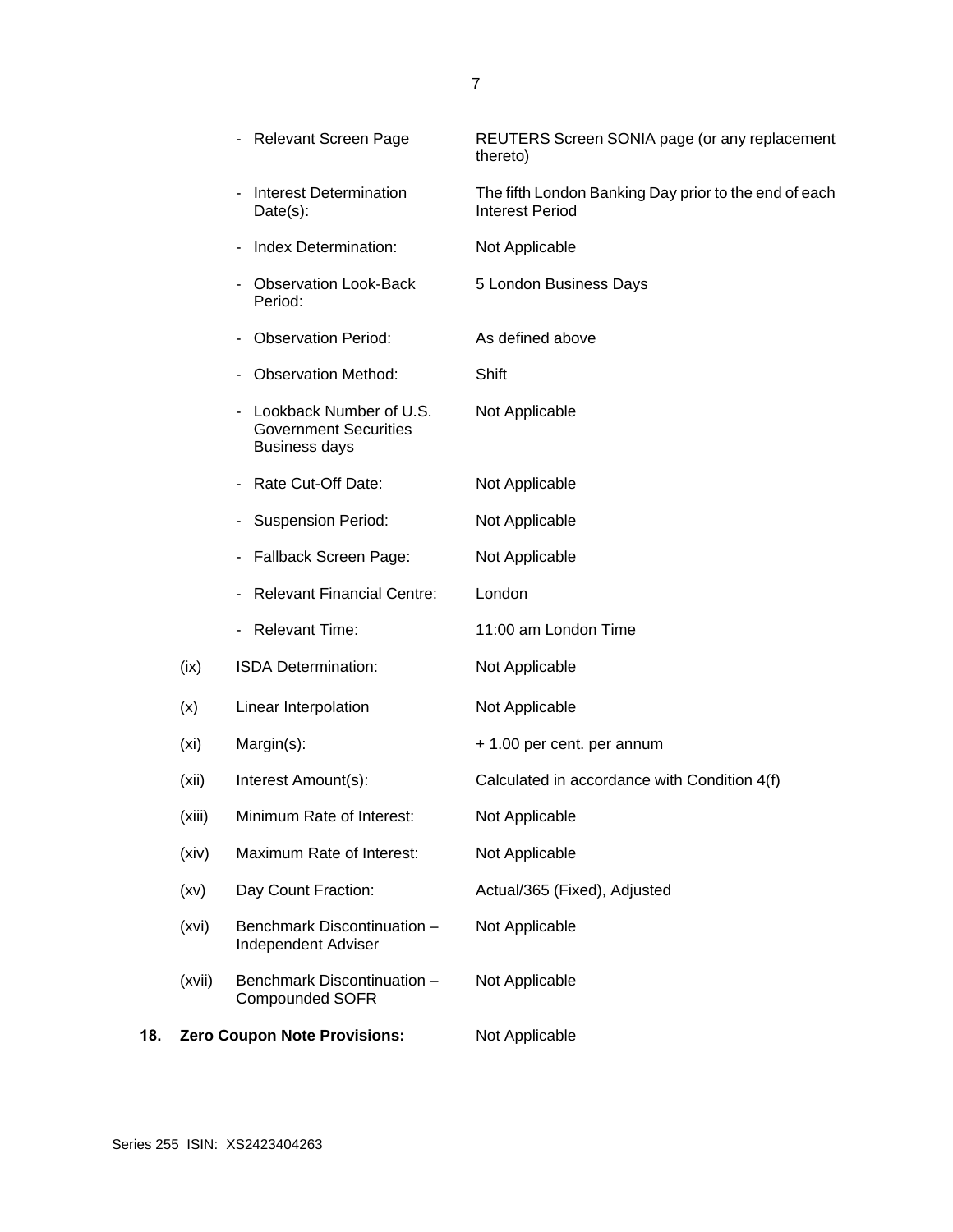# **PROVISIONS RELATING TO REDEMPTION OR CONVERSION**

|                                                   | 19. Call Option:                                                                    | Not Applicable                                                                                                                             |
|---------------------------------------------------|-------------------------------------------------------------------------------------|--------------------------------------------------------------------------------------------------------------------------------------------|
|                                                   | 20. Put Option:                                                                     | Not Applicable                                                                                                                             |
|                                                   | 21. Bail-inable Notes - TLAC<br><b>Disqualification Event Call Option:</b>          | Not Applicable                                                                                                                             |
|                                                   | 22. Early Redemption on Occurrence of<br><b>Special Event (Subordinated Notes):</b> | Not Applicable                                                                                                                             |
|                                                   | 23. Final Redemption Amount of each<br>Note:                                        | GBP 100,000 per Calculation Amount                                                                                                         |
|                                                   | 24. Early Redemption Amount:                                                        | Not Applicable                                                                                                                             |
|                                                   | 25. Provisions relating to Automatic<br><b>Conversion:</b>                          | Not Applicable: the Notes are not Subordinated                                                                                             |
| <b>GENERAL PROVISIONS APPLICABLE TO THE NOTES</b> |                                                                                     |                                                                                                                                            |
|                                                   |                                                                                     |                                                                                                                                            |
|                                                   | 26. Form of Notes:                                                                  | <b>Bearer Notes:</b>                                                                                                                       |
|                                                   |                                                                                     | Permanent Global Note which is exchangeable for<br>Definitive Notes in the limited circumstances<br>specified in the permanent Global Note |
|                                                   | 27. New Global Note:                                                                | No                                                                                                                                         |
|                                                   | 28. Financial Centre(s) or other special<br>provisions relating to payment dates:   | London, New York and Toronto                                                                                                               |
|                                                   | 29. Talons for future Coupons to be attached<br>to Definitive Notes:                | <b>No</b>                                                                                                                                  |

Signed on behalf of the Issuer:

AV

By: ............................................ Duly authorized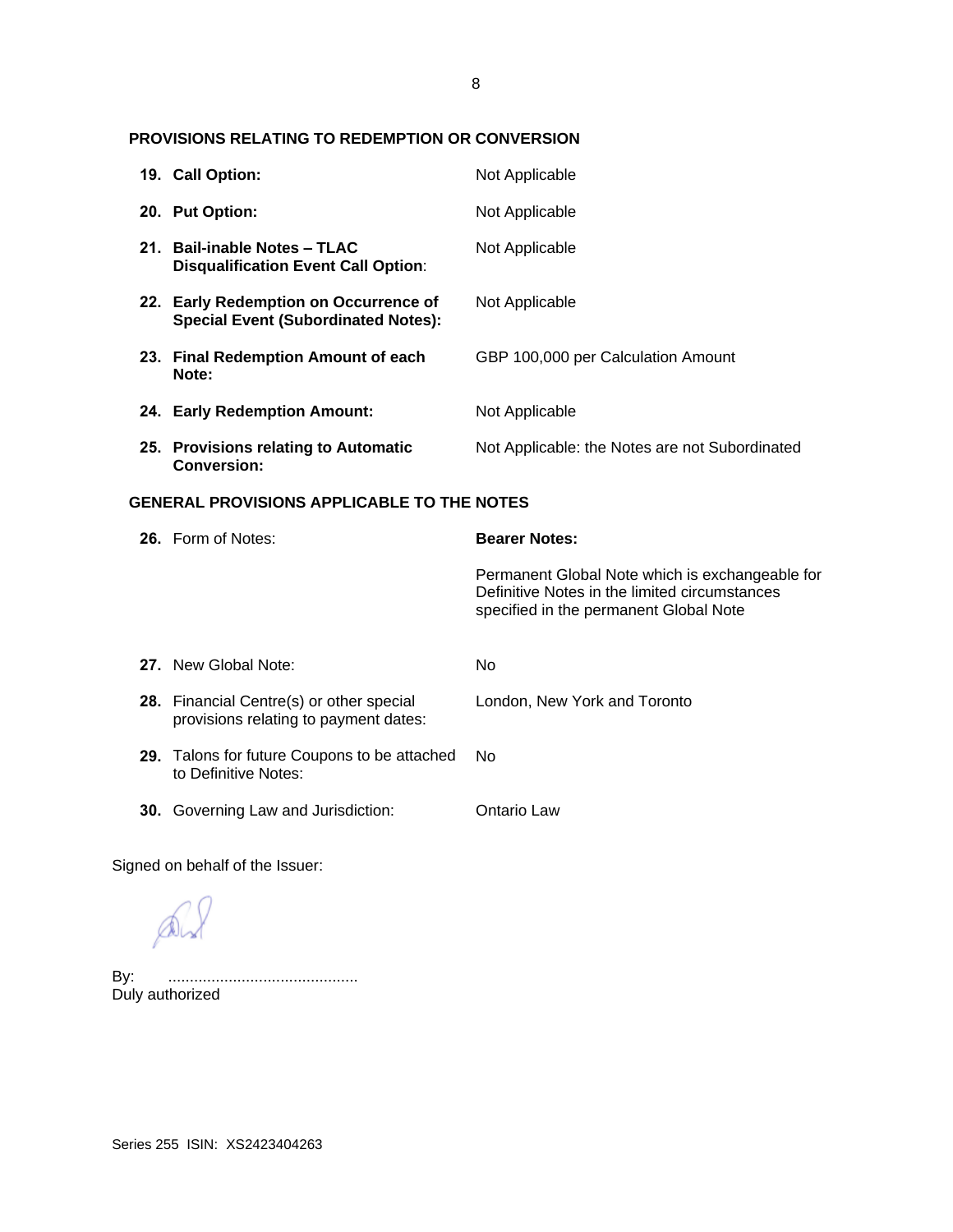# **PART B – OTHER INFORMATION**

# **1. LISTING AND ADMISSION TO TRADING**

- (i) Application is expected to be made by the Issuer (or on its behalf) for the Notes to be admitted to the official list of the Luxembourg Stock Exchange and admitted to trading on the Luxembourg Stock Exchange's regulated market with effect from 20 December 2021
- (ii) Estimate of total expenses related to EUR 1,500 admission to trading:

## **2. RATINGS**

Ratings: The Notes to be issued are expected to be rated as follows:

S&P: A+

## **3. INTERESTS OF NATURAL AND LEGAL PERSONS INVOLVED IN THE ISSUE/OFFER**

Save for any fees payable to the Dealer, so far as the Issuer is aware, no person involved in the issue of the Notes has an interest material to the offer. The Dealer and its affiliates have engaged, and may in the future engage, in investment banking and/or commercial banking transactions with, and may perform other services for, the Issuer in the ordinary course.

### **4. USE OF PROCEEDS**

| Use of Proceeds:               | As set out in the Prospectus |  |
|--------------------------------|------------------------------|--|
| <b>Estimated Net Proceeds:</b> | GBP 272,640,600              |  |

### **5. YIELD**

Indication of yield: Not Applicable

# **6. OPERATIONAL INFORMATION**

| (i)   | ISIN Code:                                                                                                                 | XS2423404263                 |
|-------|----------------------------------------------------------------------------------------------------------------------------|------------------------------|
| (ii)  | Common Code:                                                                                                               | 242340426                    |
| (iii) | CFI:                                                                                                                       | <b>DTVXFB</b>                |
| (iv)  | FISN:                                                                                                                      | CIBC CANADA/VAR MTN 20230120 |
| (V)   | Any clearing system(s) other<br>than Euroclear Bank SA/NV<br>and Clearstream Banking S.A./<br>The Depository Trust Company | Not Applicable               |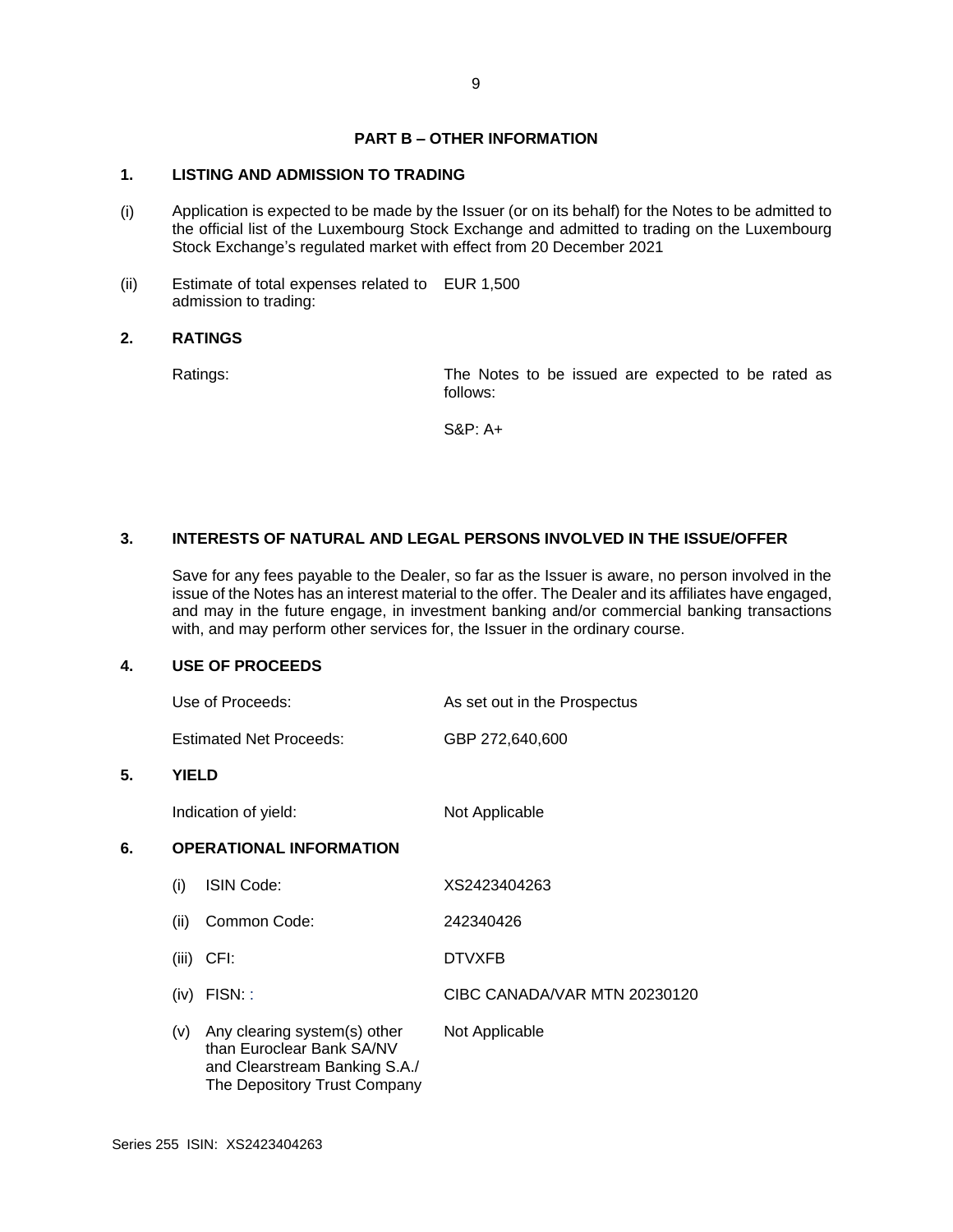and the relevant identification number(s):

Agent(s)/Registrar (if any):

| (vi) | Delivery:                                   | Delivery against payment        |
|------|---------------------------------------------|---------------------------------|
|      | (vii) Calculation Agent:                    | Deutsche Bank AG, London Branch |
|      | (viii) Registrar:                           | Not Applicable                  |
|      | (ix) Paying Agent:                          | Deutsche Bank AG, London Branch |
| (x)  | Names and addresses of<br>additional Paying | Not Applicable                  |

(xi) Intended to be held in a manner which would allow Eurosystem eligibility: No. While the designation is specified as "no" at the date of these Final Terms, should the Eurosystem eligibility criteria be amended in the future such that the Notes are capable of meeting them the Notes may then be deposited with one of the ICSDs as common safekeeper. Note that this does not necessarily mean that the Notes will then be recognized as eligible collateral for Eurosystem monetary policy and intra-day credit operations by the Eurosystem at any time during their life. Such recognition will depend upon the ECB being satisfied that Eurosystem eligibility criteria have been met.

## **7. DISTRIBUTION**

- (i) Method of distribution: Non-syndicated
- (ii) If syndicated, names of Managers: Not Applicable

#### **8. THIRD PARTY INFORMATION**

Not Applicable

# **9. GENERAL**

- (i) Governing Law: Ontario Law
- (ii) Applicable TEFRA exemption: TEFRA C Rules
- (iii) US Selling Restrictions: Reg. S Compliance Category 2
- (iv) Prohibition of Sales to EEA Retail Investors: Applicable
- (iv) Prohibition of Sales to UK Retail Investors: Applicable